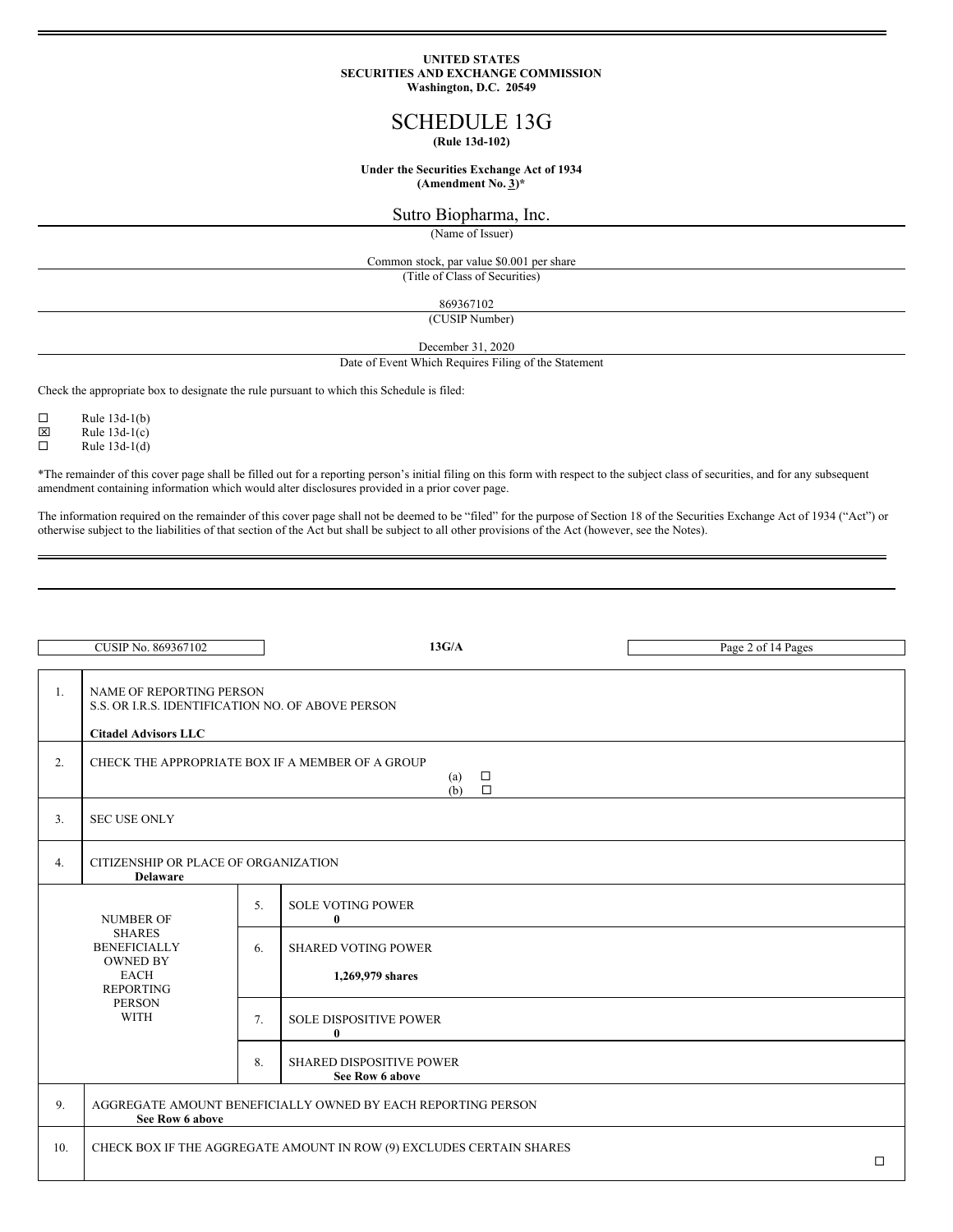| 11. | PERCENT OF CLASS REPRESENTED BY AMOUNT IN ROW (9) |  |  |  |  |  |
|-----|---------------------------------------------------|--|--|--|--|--|
|     | $2.8\%$ <sup>1</sup>                              |  |  |  |  |  |
|     |                                                   |  |  |  |  |  |
| 12. | TYPE OF REPORTING PERSON<br><b>IA; OO; HC</b>     |  |  |  |  |  |

 $\perp$  The percentages reported in this Schedule 13G/A are based upon 44,992,978 shares of common stock outstanding after completion of the issuer's public offering and the underwriters' exercise of the over-allotment option (according to the issuer's prospectus supplement as filed with the Securities and Exchange Commission on December 9, 2020).

|                              | CUSIP No. 869367102                                                                                                  |    | 13G/A                                                        | Page 3 of 14 Pages |  |
|------------------------------|----------------------------------------------------------------------------------------------------------------------|----|--------------------------------------------------------------|--------------------|--|
| 1.                           | NAME OF REPORTING PERSON<br>S.S. OR I.R.S. IDENTIFICATION NO. OF ABOVE PERSON<br><b>Citadel Advisors Holdings LP</b> |    |                                                              |                    |  |
| 2.                           | CHECK THE APPROPRIATE BOX IF A MEMBER OF A GROUP<br>$\Box$<br>(a)<br>$\Box$<br>(b)                                   |    |                                                              |                    |  |
| 3.                           | <b>SEC USE ONLY</b>                                                                                                  |    |                                                              |                    |  |
| 4.                           | CITIZENSHIP OR PLACE OF ORGANIZATION<br><b>Delaware</b>                                                              |    |                                                              |                    |  |
|                              | <b>NUMBER OF</b>                                                                                                     | 5. | <b>SOLE VOTING POWER</b><br>$\bf{0}$                         |                    |  |
|                              | <b>SHARES</b><br><b>BENEFICIALLY</b><br><b>OWNED BY</b><br><b>EACH</b><br><b>REPORTING</b>                           | 6. | <b>SHARED VOTING POWER</b><br>1,269,979 shares               |                    |  |
| <b>PERSON</b><br><b>WITH</b> |                                                                                                                      | 7. | <b>SOLE DISPOSITIVE POWER</b><br>$\bf{0}$                    |                    |  |
|                              |                                                                                                                      | 8. | <b>SHARED DISPOSITIVE POWER</b><br>See Row 6 above           |                    |  |
| 9.                           | See Row 6 above                                                                                                      |    | AGGREGATE AMOUNT BENEFICIALLY OWNED BY EACH REPORTING PERSON |                    |  |
| 10.                          | CHECK BOX IF THE AGGREGATE AMOUNT IN ROW (9) EXCLUDES CERTAIN SHARES<br>$\Box$                                       |    |                                                              |                    |  |
| 11.                          | PERCENT OF CLASS REPRESENTED BY AMOUNT IN ROW (9)                                                                    |    |                                                              |                    |  |
|                              | 2.8%                                                                                                                 |    |                                                              |                    |  |
| 12.                          | TYPE OF REPORTING PERSON<br>PN; HC                                                                                   |    |                                                              |                    |  |

| CUSIP No. 869367102                                                                                    | 13G/A | Page 4 of 14 Pages |
|--------------------------------------------------------------------------------------------------------|-------|--------------------|
| NAME OF REPORTING PERSON<br>S.S. OR I.R.S. IDENTIFICATION NO. OF ABOVE PERSON<br><b>Citadel GP LLC</b> |       |                    |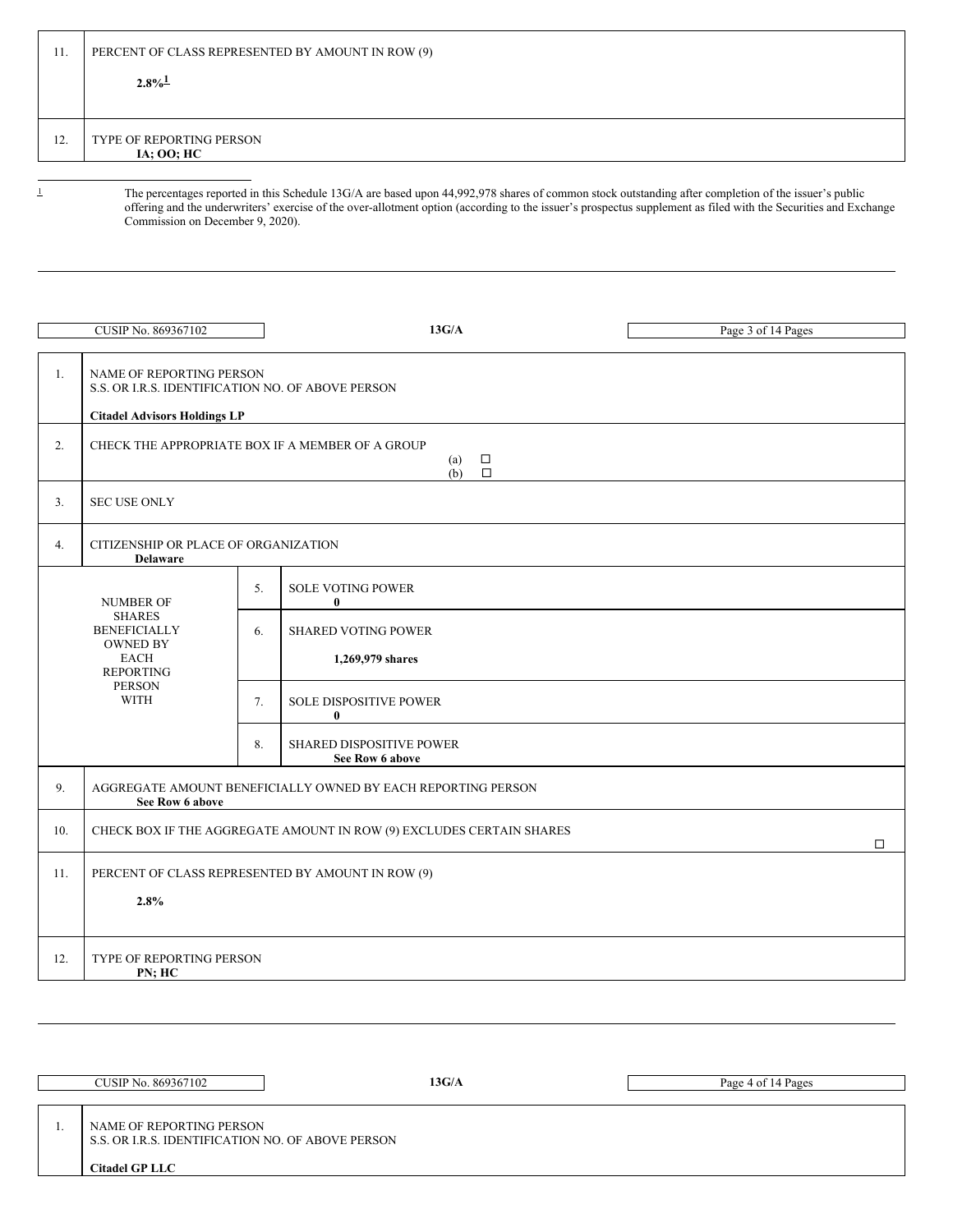| 2.  | CHECK THE APPROPRIATE BOX IF A MEMBER OF A GROUP<br>$\Box$<br>(a)<br>$\Box$<br>(b)                                         |    |                                                                                |  |
|-----|----------------------------------------------------------------------------------------------------------------------------|----|--------------------------------------------------------------------------------|--|
| 3.  | <b>SEC USE ONLY</b>                                                                                                        |    |                                                                                |  |
| 4.  | CITIZENSHIP OR PLACE OF ORGANIZATION<br><b>Delaware</b>                                                                    |    |                                                                                |  |
|     | <b>NUMBER OF</b>                                                                                                           | 5. | <b>SOLE VOTING POWER</b><br>$\bf{0}$                                           |  |
|     | <b>SHARES</b><br><b>BENEFICIALLY</b><br><b>OWNED BY</b><br><b>EACH</b><br><b>REPORTING</b><br><b>PERSON</b><br><b>WITH</b> | 6. | <b>SHARED VOTING POWER</b><br>1,269,979 shares                                 |  |
|     |                                                                                                                            | 7. | <b>SOLE DISPOSITIVE POWER</b><br>$\mathbf{0}$                                  |  |
|     |                                                                                                                            | 8. | <b>SHARED DISPOSITIVE POWER</b><br>See Row 6 above.                            |  |
| 9.  | AGGREGATE AMOUNT BENEFICIALLY OWNED BY EACH REPORTING PERSON<br>See Row 6 above.                                           |    |                                                                                |  |
| 10. |                                                                                                                            |    | CHECK BOX IF THE AGGREGATE AMOUNT IN ROW (9) EXCLUDES CERTAIN SHARES<br>$\Box$ |  |
| 11. | PERCENT OF CLASS REPRESENTED BY AMOUNT IN ROW (9)                                                                          |    |                                                                                |  |
|     | 2.8%                                                                                                                       |    |                                                                                |  |
| 12. | TYPE OF REPORTING PERSON<br><b>OO; HC</b>                                                                                  |    |                                                                                |  |

|    | CUSIP No. 869367102                                                                                                                            |    | 13G/A                                               | Page 5 of 14 Pages |  |
|----|------------------------------------------------------------------------------------------------------------------------------------------------|----|-----------------------------------------------------|--------------------|--|
| 1. | <b>NAME OF REPORTING PERSON</b><br>S.S. OR I.R.S. IDENTIFICATION NO. OF ABOVE PERSON<br><b>Citadel Securities LLC</b>                          |    |                                                     |                    |  |
| 2. | CHECK THE APPROPRIATE BOX IF A MEMBER OF A GROUP<br>(a)<br>$\Box$<br>(b)<br>$\Box$                                                             |    |                                                     |                    |  |
| 3. | <b>SEC USE ONLY</b>                                                                                                                            |    |                                                     |                    |  |
| 4. | CITIZENSHIP OR PLACE OF ORGANIZATION<br><b>Delaware</b>                                                                                        |    |                                                     |                    |  |
|    | <b>NUMBER OF</b><br><b>SHARES</b><br><b>BENEFICIALLY</b><br><b>OWNED BY</b><br><b>EACH</b><br><b>REPORTING</b><br><b>PERSON</b><br><b>WITH</b> | 5. | <b>SOLE VOTING POWER</b><br>$\bf{0}$                |                    |  |
|    |                                                                                                                                                | 6. | <b>SHARED VOTING POWER</b><br>11,945 shares         |                    |  |
|    |                                                                                                                                                | 7. | <b>SOLE DISPOSITIVE POWER</b><br>$\bf{0}$           |                    |  |
|    |                                                                                                                                                | 8. | <b>SHARED DISPOSITIVE POWER</b><br>See Row 6 above. |                    |  |
| 9. | AGGREGATE AMOUNT BENEFICIALLY OWNED BY EACH REPORTING PERSON<br>See Row 6 above.                                                               |    |                                                     |                    |  |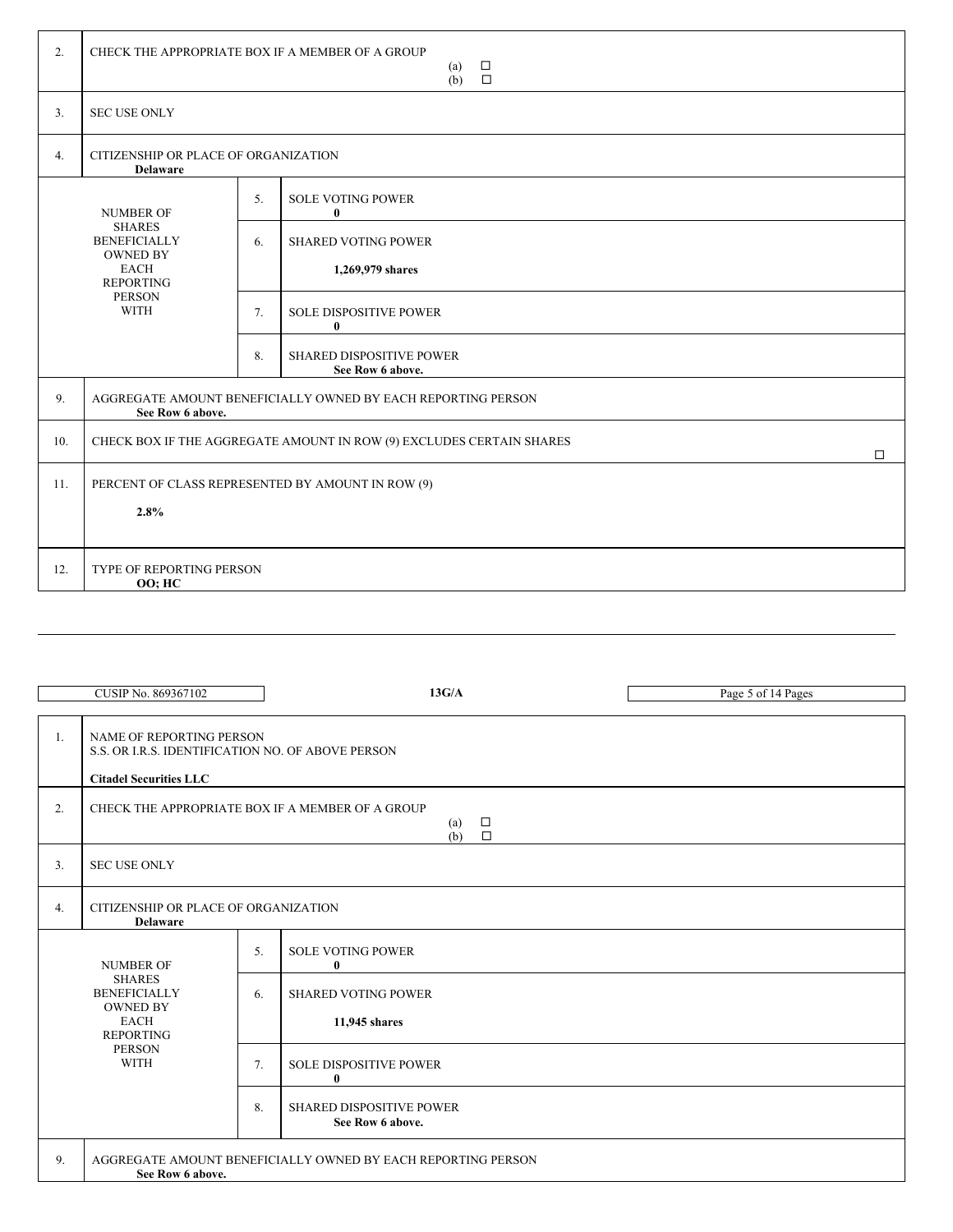| 10. | CHECK BOX IF THE AGGREGATE AMOUNT IN ROW (9) EXCLUDES CERTAIN SHARES   |  |
|-----|------------------------------------------------------------------------|--|
| 11. | PERCENT OF CLASS REPRESENTED BY AMOUNT IN ROW (9)<br>Less than $0.1\%$ |  |
| 12. | <b>TYPE OF REPORTING PERSON</b><br><b>BD, OO</b>                       |  |

|                                                                                     | CUSIP No. 869367102                                                                                |    | 13G/A                                                        | Page 6 of 14 Pages |  |  |
|-------------------------------------------------------------------------------------|----------------------------------------------------------------------------------------------------|----|--------------------------------------------------------------|--------------------|--|--|
| 1.                                                                                  | NAME OF REPORTING PERSON<br>S.S. OR I.R.S. IDENTIFICATION NO. OF ABOVE PERSON<br><b>CALC IV LP</b> |    |                                                              |                    |  |  |
| 2.                                                                                  | CHECK THE APPROPRIATE BOX IF A MEMBER OF A GROUP<br>$\Box$<br>(a)<br>$\Box$<br>(b)                 |    |                                                              |                    |  |  |
| 3.                                                                                  | <b>SEC USE ONLY</b>                                                                                |    |                                                              |                    |  |  |
| 4.                                                                                  | CITIZENSHIP OR PLACE OF ORGANIZATION<br><b>Delaware</b>                                            |    |                                                              |                    |  |  |
|                                                                                     | 5.<br><b>NUMBER OF</b>                                                                             |    | <b>SOLE VOTING POWER</b><br>$\bf{0}$                         |                    |  |  |
| <b>SHARES</b><br><b>BENEFICIALLY</b><br><b>OWNED BY</b><br>EACH<br><b>REPORTING</b> |                                                                                                    | 6. | <b>SHARED VOTING POWER</b><br>31,825 shares                  |                    |  |  |
|                                                                                     | <b>PERSON</b><br><b>WITH</b>                                                                       | 7. | <b>SOLE DISPOSITIVE POWER</b><br>$\bf{0}$                    |                    |  |  |
|                                                                                     |                                                                                                    | 8. | SHARED DISPOSITIVE POWER<br>See Row 6 above.                 |                    |  |  |
| 9.                                                                                  | See Row 6 above.                                                                                   |    | AGGREGATE AMOUNT BENEFICIALLY OWNED BY EACH REPORTING PERSON |                    |  |  |
| 10.                                                                                 | CHECK BOX IF THE AGGREGATE AMOUNT IN ROW (9) EXCLUDES CERTAIN SHARES                               |    |                                                              | $\Box$             |  |  |
| 11.                                                                                 | PERCENT OF CLASS REPRESENTED BY AMOUNT IN ROW (9)                                                  |    |                                                              |                    |  |  |
|                                                                                     | $0.1\%$                                                                                            |    |                                                              |                    |  |  |
| 12.                                                                                 | TYPE OF REPORTING PERSON<br>PN; HC                                                                 |    |                                                              |                    |  |  |

|    | CUSIP No. 869367102                                                                                               | 13G/A      | Page 7 of 14 Pages |
|----|-------------------------------------------------------------------------------------------------------------------|------------|--------------------|
|    |                                                                                                                   |            |                    |
|    | NAME OF REPORTING PERSON<br>S.S. OR I.R.S. IDENTIFICATION NO. OF ABOVE PERSON<br><b>Citadel Securities GP LLC</b> |            |                    |
| z. | CHECK THE APPROPRIATE BOX IF A MEMBER OF A GROUP                                                                  | (a)<br>(b) |                    |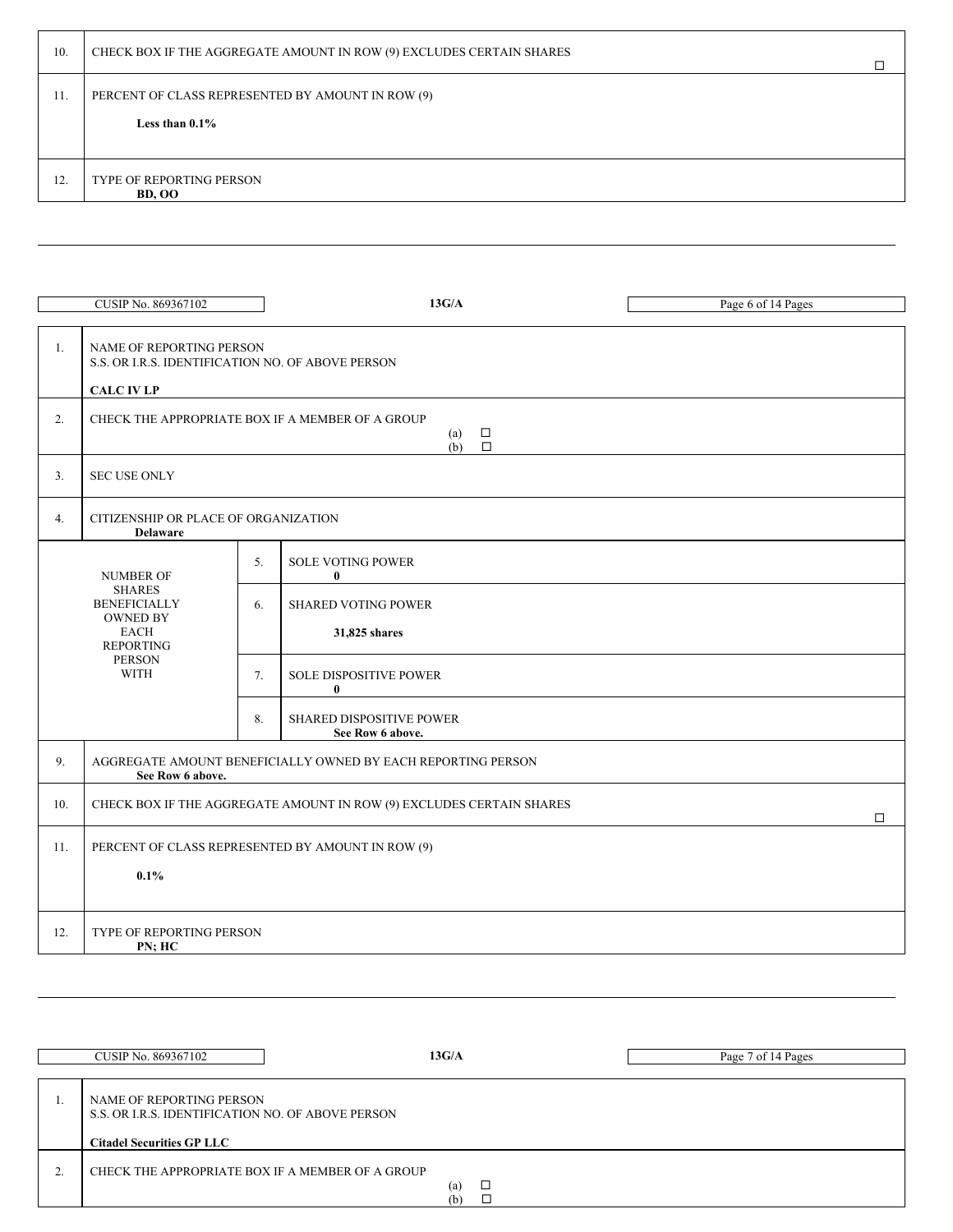| 3.  | <b>SEC USE ONLY</b>                                                                                                                            |    |                                              |        |  |  |
|-----|------------------------------------------------------------------------------------------------------------------------------------------------|----|----------------------------------------------|--------|--|--|
| 4.  | CITIZENSHIP OR PLACE OF ORGANIZATION<br><b>Delaware</b>                                                                                        |    |                                              |        |  |  |
|     | <b>NUMBER OF</b><br><b>SHARES</b><br><b>BENEFICIALLY</b><br><b>OWNED BY</b><br><b>EACH</b><br><b>REPORTING</b><br><b>PERSON</b><br><b>WITH</b> | 5. | <b>SOLE VOTING POWER</b><br>$\bf{0}$         |        |  |  |
|     |                                                                                                                                                | 6. | <b>SHARED VOTING POWER</b><br>31,825 shares  |        |  |  |
|     |                                                                                                                                                | 7. | <b>SOLE DISPOSITIVE POWER</b><br>$\bf{0}$    |        |  |  |
|     |                                                                                                                                                | 8. | SHARED DISPOSITIVE POWER<br>See Row 6 above. |        |  |  |
| 9.  | AGGREGATE AMOUNT BENEFICIALLY OWNED BY EACH REPORTING PERSON<br>See Row 6 above.                                                               |    |                                              |        |  |  |
| 10. | CHECK BOX IF THE AGGREGATE AMOUNT IN ROW (9) EXCLUDES CERTAIN SHARES                                                                           |    |                                              | $\Box$ |  |  |
| 11. | PERCENT OF CLASS REPRESENTED BY AMOUNT IN ROW (9)<br>0.1%                                                                                      |    |                                              |        |  |  |
| 12. | <b>TYPE OF REPORTING PERSON</b><br><b>OO; HC</b>                                                                                               |    |                                              |        |  |  |

|     | CUSIP No. 869367102                                                                                            |          | 13G/A                                                                  | Page 8 of 14 Pages |  |
|-----|----------------------------------------------------------------------------------------------------------------|----------|------------------------------------------------------------------------|--------------------|--|
| 1.  | <b>NAME OF REPORTING PERSON</b><br>S.S. OR I.R.S. IDENTIFICATION NO. OF ABOVE PERSON<br><b>Kenneth Griffin</b> |          |                                                                        |                    |  |
| 2.  | CHECK THE APPROPRIATE BOX IF A MEMBER OF A GROUP<br>$\Box$<br>(a)<br>$\Box$<br>(b)                             |          |                                                                        |                    |  |
| 3.  | <b>SEC USE ONLY</b>                                                                                            |          |                                                                        |                    |  |
| 4.  | CITIZENSHIP OR PLACE OF ORGANIZATION<br><b>U.S. Citizen</b>                                                    |          |                                                                        |                    |  |
|     | <b>NUMBER OF</b><br><b>SHARES</b><br><b>BENEFICIALLY</b><br><b>OWNED BY</b>                                    | 5.<br>6. | <b>SOLE VOTING POWER</b><br>$\mathbf{0}$<br><b>SHARED VOTING POWER</b> |                    |  |
|     | <b>EACH</b><br><b>REPORTING</b><br><b>PERSON</b>                                                               |          | 1,301,804 shares                                                       |                    |  |
|     | <b>WITH</b>                                                                                                    | 7.       | <b>SOLE DISPOSITIVE POWER</b><br>$\bf{0}$                              |                    |  |
|     |                                                                                                                | 8.       | <b>SHARED DISPOSITIVE POWER</b><br>See Row 6 above                     |                    |  |
| 9.  | AGGREGATE AMOUNT BENEFICIALLY OWNED BY EACH REPORTING PERSON<br>See Row 6 above                                |          |                                                                        |                    |  |
| 10. | CHECK BOX IF THE AGGREGATE AMOUNT IN ROW (9) EXCLUDES CERTAIN SHARES<br>$\Box$                                 |          |                                                                        |                    |  |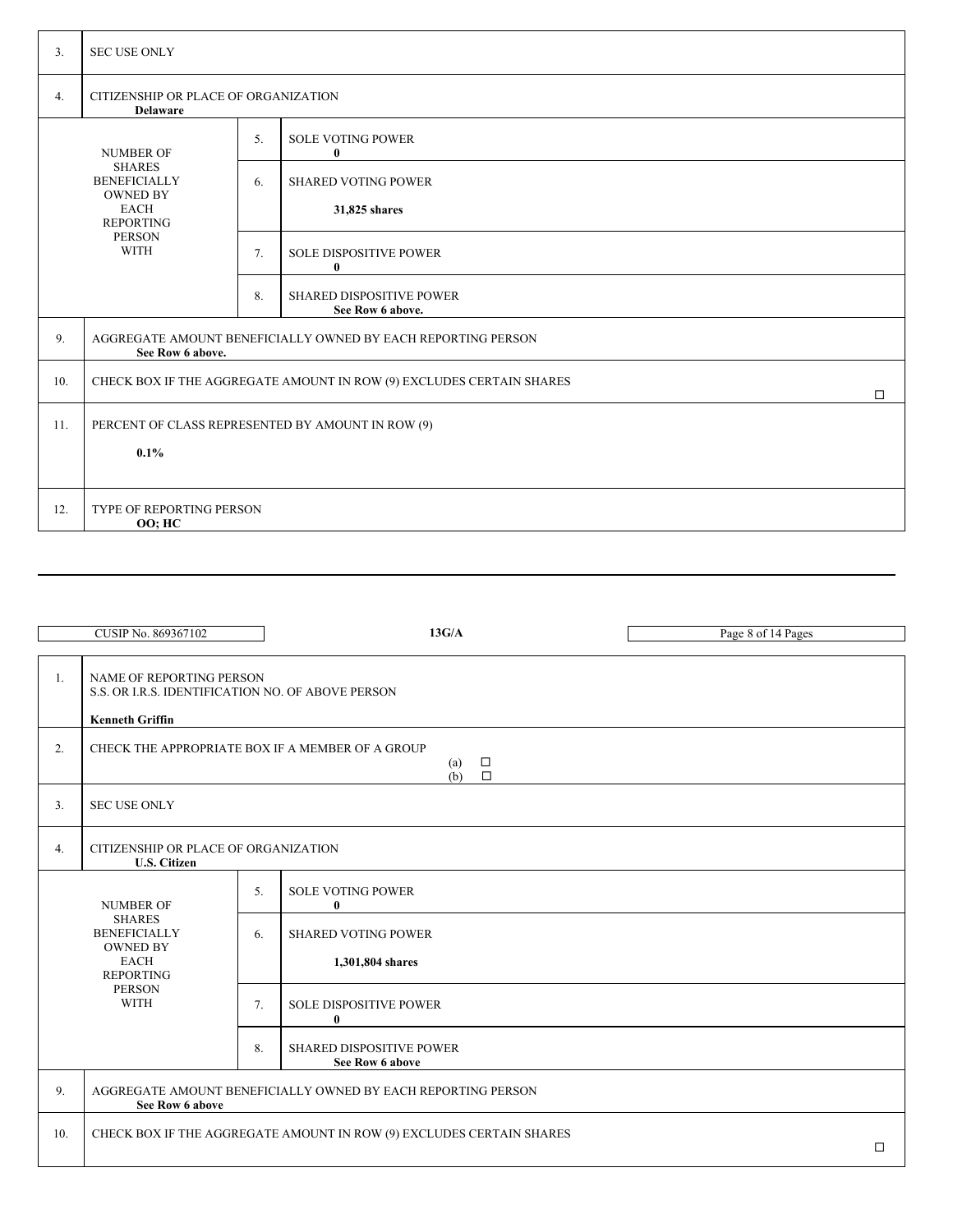| 11. | PERCENT OF CLASS REPRESENTED BY AMOUNT IN ROW (9) |  |  |  |  |  |  |
|-----|---------------------------------------------------|--|--|--|--|--|--|
|     | $2.9\%$                                           |  |  |  |  |  |  |
|     |                                                   |  |  |  |  |  |  |
| 12. | TYPE OF REPORTING PERSON<br>IN; HC                |  |  |  |  |  |  |

| CUSIP No. 869367102 |                                                                                                                                                                                                                                                                                                                                                                                                                                                                                                                                                                                                                                                                                                                                                      | 13G/A                                                                                                                                                                                                                                                                                  | Page 9 of 14 Pages |  |  |  |
|---------------------|------------------------------------------------------------------------------------------------------------------------------------------------------------------------------------------------------------------------------------------------------------------------------------------------------------------------------------------------------------------------------------------------------------------------------------------------------------------------------------------------------------------------------------------------------------------------------------------------------------------------------------------------------------------------------------------------------------------------------------------------------|----------------------------------------------------------------------------------------------------------------------------------------------------------------------------------------------------------------------------------------------------------------------------------------|--------------------|--|--|--|
| Item $1(a)$         | <b>Name of Issuer</b><br>Sutro Biopharma, Inc.                                                                                                                                                                                                                                                                                                                                                                                                                                                                                                                                                                                                                                                                                                       |                                                                                                                                                                                                                                                                                        |                    |  |  |  |
| Item $1(b)$         |                                                                                                                                                                                                                                                                                                                                                                                                                                                                                                                                                                                                                                                                                                                                                      | <b>Address of Issuer's Principal Executive Offices</b><br>310 Utah Avenue, Suite 150, South San Francisco, California 94080                                                                                                                                                            |                    |  |  |  |
| Item $2(a)$         | <b>Name of Person Filing</b><br>This Schedule 13G/A is being jointly filed by Citadel Advisors LLC ("Citadel Advisors"), Citadel Advisors Holdings LP ("CAH"), Citadel GP LLC ("CGP"),<br>Citadel Securities LLC ("Citadel Securities"), CALC IV LP ("CALC4"), Citadel Securities GP LLC ("CSGP") and Mr. Kenneth Griffin (collectively with<br>Citadel Advisors, CAH, CGP, Citadel Securities, CALC4 and CSGP, the "Reporting Persons") with respect to shares of common stock (and options to<br>purchase common stock) of the above-named issuer owned by Citadel Multi-Strategy Equities Master Fund Ltd., a Cayman Islands limited company ("CM"),<br>Citadel Securities, and CRBU Holdings LLC, a Delaware limited liability company ("CRBH"). |                                                                                                                                                                                                                                                                                        |                    |  |  |  |
|                     | Citadel Advisors is the portfolio manager for CM. CAH is the sole member of Citadel Advisors. CGP is the general partner of CAH. CALC4 is the non-<br>member manager of Citadel Securities and CRBH. CSGP is the general partner of CALC4. Mr. Griffin is the President and Chief Executive Officer of CGP,<br>and owns a controlling interest in CGP and CSGP.                                                                                                                                                                                                                                                                                                                                                                                      |                                                                                                                                                                                                                                                                                        |                    |  |  |  |
|                     |                                                                                                                                                                                                                                                                                                                                                                                                                                                                                                                                                                                                                                                                                                                                                      | The filing of this statement shall not be construed as an admission that any of the Reporting Persons is the beneficial owner of any securities covered by the<br>statement other than the securities actually owned by such person (if any).                                          |                    |  |  |  |
| Item $2(b)$         | <b>Address of Principal Business Office</b>                                                                                                                                                                                                                                                                                                                                                                                                                                                                                                                                                                                                                                                                                                          | The address of the principal business office of each of the Reporting Persons is 131 S. Dearborn Street, 32nd Floor, Chicago, Illinois 60603.                                                                                                                                          |                    |  |  |  |
| Item $2(c)$         | Citizenship                                                                                                                                                                                                                                                                                                                                                                                                                                                                                                                                                                                                                                                                                                                                          | Each of Citadel Advisors, CGP, Citadel Securities and CSGP is organized as a limited liability company under the laws of the State of Delaware. Each of<br>CALC4 and CAH is organized as a limited partnership under the laws of the State of Delaware. Mr. Griffin is a U.S. citizen. |                    |  |  |  |
| Item $2(d)$         | <b>Title of Class of Securities</b><br>Common stock, par value \$0.001 per share                                                                                                                                                                                                                                                                                                                                                                                                                                                                                                                                                                                                                                                                     |                                                                                                                                                                                                                                                                                        |                    |  |  |  |
| Item $2(e)$         | <b>CUSIP Number</b><br>869367102                                                                                                                                                                                                                                                                                                                                                                                                                                                                                                                                                                                                                                                                                                                     |                                                                                                                                                                                                                                                                                        |                    |  |  |  |

|        | CUSIP No. 869367102 |        | 13G/A<br>Page 10 of 14 Pages                                                                                                        |
|--------|---------------------|--------|-------------------------------------------------------------------------------------------------------------------------------------|
| Item 3 |                     |        | If this statement is filed pursuant to Rules $13d-1(b)$ , or $13d-2(b)$ or (c), check whether the person filing is a:               |
|        | (a)                 | $\Box$ | Broker or dealer registered under Section 15 of the Exchange Act;                                                                   |
|        | (b)                 | $\Box$ | Bank as defined in Section $3(a)(6)$ of the Exchange Act;                                                                           |
|        | (c)                 | $\Box$ | Insurance company as defined in Section $3(a)(19)$ of the Exchange Act;                                                             |
|        | (d)                 | $\Box$ | Investment company registered under Section 8 of the Investment Company Act;                                                        |
|        | (e)                 | $\Box$ | An investment adviser in accordance with Rule $13d-1(b)(1)(ii)(E)$ ;                                                                |
|        | (f)                 | $\Box$ | An employee benefit plan or endowment fund in accordance with Rule $13d-1(b)(1)(ii)(F)$ ;                                           |
|        | (g)                 | $\Box$ | A parent holding company or control person in accordance with Rule $13d-1(b)(1)(ii)(G)$ ;                                           |
|        | (h)                 | $\Box$ | A savings association as defined in Section 3(b) of the Federal Deposit Insurance Act;                                              |
|        | (i)                 | $\Box$ | A church plan that is excluded from the definition of an investment company under Section $3(c)(14)$ of the Investment Company Act; |
|        | (j)                 | $\Box$ | A non-U.S. institution in accordance with Rule $13d-1(b)(1)(ii)(J)$ ;                                                               |
|        | (k)                 | $\Box$ | Group, in accordance with Rule $13d-1(b)(1)(ii)(K)$ .                                                                               |
|        |                     |        | If filing as a non-U.S. institution in accordance with Rule $13d-1(b)(1)(ii)(J)$ , please specify the type of institution:          |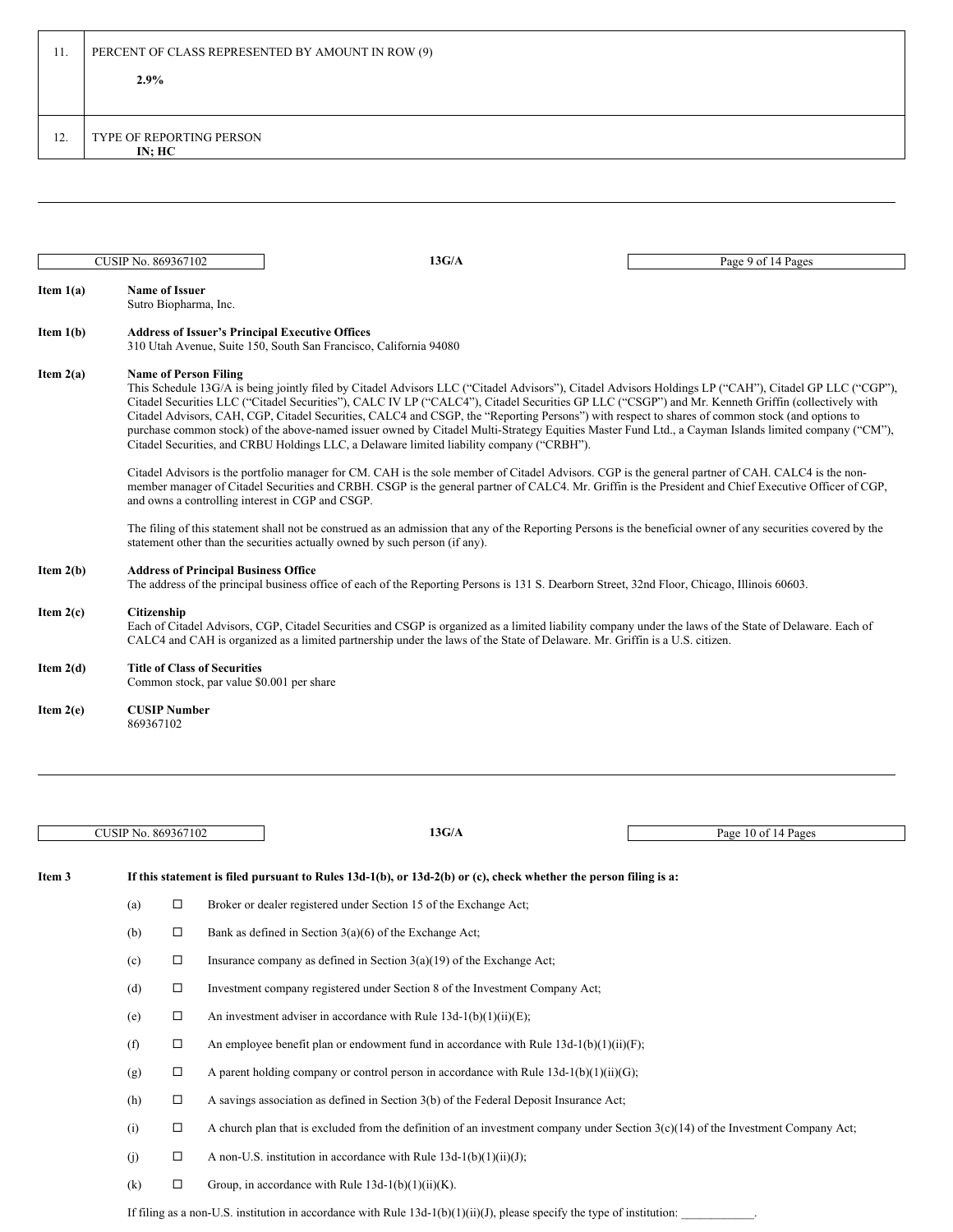### **Item 4 Ownership**

- A. Citadel Advisors LLC
	- (a) Citadel Advisors may be deemed to beneficially own 1,269,979 shares of common stock.
	- (b) The number of shares that Citadel Advisors may be deemed to beneficially own constitutes approximately 2.8% of the common stock outstanding.
	- (c) Number of shares as to which such person has:
		- (i) sole power to vote or to direct the vote: 0
		- (ii) shared power to vote or to direct the vote: 1,269,979
		- (iii) sole power to dispose or to direct the disposition of: 0
		- (iv) shared power to dispose or to direct the disposition of: 1,269,979
- B. Citadel Advisors Holdings LP and Citadel GP LLC
	- (a) Each of Citadel Advisors Holdings LP and Citadel GP LLC may be deemed to beneficially own 1,269,979 shares of common stock.
	- (b) The number of shares that each of Citadel Advisors Holdings LP and Citadel GP LLC may be deemed to beneficially own constitutes approximately 2.8% of the common stock outstanding.
	- (c) Number of shares as to which such person has:
		- (i) sole power to vote or to direct the vote: 0
		- (ii) shared power to vote or to direct the vote: 1,269,979
		- (iii) sole power to dispose or to direct the disposition of: 0
		- (iv) shared power to dispose or to direct the disposition of: 1,269,979
- C. Citadel Securities LLC
	- (a) Citadel Securities LLC may be deemed to beneficially own 11,945 shares of common stock.
	- (b) The number of shares that Citadel Securities LLC may be deemed to beneficially own constitutes less than 0.1% of the common stock outstanding.

| <b>CUSIP No. 869367102</b> |       | 13G/A                                                                                                                                                                           | Page 12 of 14 Pages |
|----------------------------|-------|---------------------------------------------------------------------------------------------------------------------------------------------------------------------------------|---------------------|
| (c)                        |       | Number of shares as to which such person has:                                                                                                                                   |                     |
|                            | (i)   | sole power to vote or to direct the vote: 0                                                                                                                                     |                     |
|                            | (ii)  | shared power to vote or to direct the vote: 11,945                                                                                                                              |                     |
|                            | (iii) | sole power to dispose or to direct the disposition of: 0                                                                                                                        |                     |
|                            | (iv)  | shared power to dispose or to direct the disposition of: 11,945                                                                                                                 |                     |
| D.                         |       | CALC IV LP and Citadel Securities GP LLC                                                                                                                                        |                     |
| (a)                        |       | Each of CALC IV LP and Citadel Securities GP LLC may be deemed to beneficially own 31,825 shares of common stock.                                                               |                     |
| (b)                        |       | The number of shares that each of CALC IV LP and Citadel Securities GP LLC may be deemed to beneficially own constitutes<br>approximately 0.1% of the common stock outstanding. |                     |
| (c)                        |       | Number of shares as to which such person has:                                                                                                                                   |                     |
|                            | (i)   | sole power to vote or to direct the vote: 0                                                                                                                                     |                     |

- (ii) shared power to vote or to direct the vote: 31,825
- (iii) sole power to dispose or to direct the disposition of: 0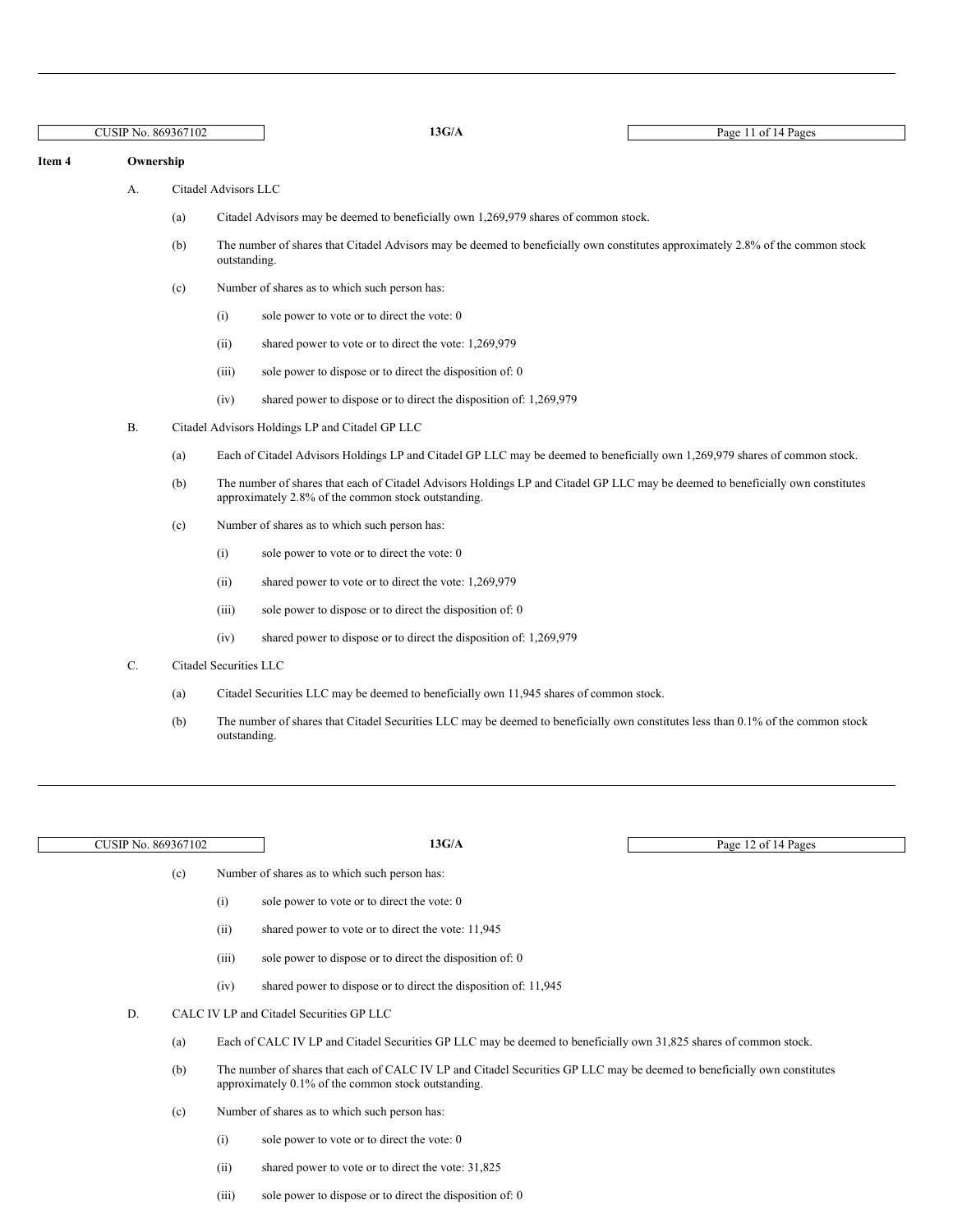- (iv) shared power to dispose or to direct the disposition of: 31,825
- E. Kenneth Griffin
	- (a) Mr. Griffin may be deemed to beneficially own 1,301,804 shares of common stock.
	- (b) The number of shares that Mr. Griffin may be deemed to beneficially own constitutes approximately 2.9% of the common stock outstanding.
	- (c) Number of shares as to which such person has:
		- (i) sole power to vote or to direct the vote: 0
		- (ii) shared power to vote or to direct the vote: 1,301,804
		- (iii) sole power to dispose or to direct the disposition of: 0
		- (iv) shared power to dispose or to direct the disposition of: 1,301,804

|                               | CUSIP No. 869367102                                                                                                                                                                                                                                                                                                                                                                                              | 13G/A                                                                                                                                                                                                                                                                                    |                             | Page 13 of 14 Pages                   |  |  |  |  |  |
|-------------------------------|------------------------------------------------------------------------------------------------------------------------------------------------------------------------------------------------------------------------------------------------------------------------------------------------------------------------------------------------------------------------------------------------------------------|------------------------------------------------------------------------------------------------------------------------------------------------------------------------------------------------------------------------------------------------------------------------------------------|-----------------------------|---------------------------------------|--|--|--|--|--|
| Item 5                        |                                                                                                                                                                                                                                                                                                                                                                                                                  | <b>Ownership of Five Percent or Less of a Class</b><br>If this statement is being filed to report the fact that as of the date hereof the reporting person has ceased to be the beneficial owner of more than 5 percent of<br>the class of securities, check the following $\boxtimes$ . |                             |                                       |  |  |  |  |  |
| Item 6                        | Not Applicable                                                                                                                                                                                                                                                                                                                                                                                                   | Ownership of More than Five Percent on Behalf of Another Person                                                                                                                                                                                                                          |                             |                                       |  |  |  |  |  |
| Item 7                        | See Item 2 above                                                                                                                                                                                                                                                                                                                                                                                                 | Identification and Classification of the Subsidiary which Acquired the Security Being Reported on by the Parent Holding Company                                                                                                                                                          |                             |                                       |  |  |  |  |  |
| Item 8                        | Not Applicable                                                                                                                                                                                                                                                                                                                                                                                                   | <b>Identification and Classification of Members of the Group</b>                                                                                                                                                                                                                         |                             |                                       |  |  |  |  |  |
| Item 9                        | <b>Notice of Dissolution of Group</b><br>Not Applicable                                                                                                                                                                                                                                                                                                                                                          |                                                                                                                                                                                                                                                                                          |                             |                                       |  |  |  |  |  |
| Item 10                       | Certification<br>By signing below I certify that, to the best of my knowledge and belief, the securities referred to above were not acquired and are not held for the purpose of or<br>with the effect of changing or influencing the control of the issuer of the securities and were not acquired and are not held in connection with or as a participant<br>in any transaction having that purpose or effect. |                                                                                                                                                                                                                                                                                          |                             |                                       |  |  |  |  |  |
|                               |                                                                                                                                                                                                                                                                                                                                                                                                                  |                                                                                                                                                                                                                                                                                          |                             |                                       |  |  |  |  |  |
|                               | CUSIP No. 869367102                                                                                                                                                                                                                                                                                                                                                                                              | 13G/A                                                                                                                                                                                                                                                                                    |                             | Page 14 of 14 Pages                   |  |  |  |  |  |
| correct.                      |                                                                                                                                                                                                                                                                                                                                                                                                                  | After reasonable inquiry and to the best of its knowledge and belief, the undersigned certify that the information set forth in this statement is true, complete and                                                                                                                     |                             |                                       |  |  |  |  |  |
|                               | Dated this 16 <sup>th</sup> day of February, 2021.                                                                                                                                                                                                                                                                                                                                                               |                                                                                                                                                                                                                                                                                          |                             |                                       |  |  |  |  |  |
| <b>CITADEL SECURITIES LLC</b> |                                                                                                                                                                                                                                                                                                                                                                                                                  |                                                                                                                                                                                                                                                                                          | <b>CITADEL ADVISORS LLC</b> |                                       |  |  |  |  |  |
| By:                           | /s/ Guy Miller                                                                                                                                                                                                                                                                                                                                                                                                   | By:                                                                                                                                                                                                                                                                                      | /s/ Gregory Johnson         |                                       |  |  |  |  |  |
|                               | Guy Miller, Authorized Signatory                                                                                                                                                                                                                                                                                                                                                                                 |                                                                                                                                                                                                                                                                                          |                             | Gregory Johnson, Authorized Signatory |  |  |  |  |  |
| <b>CALC IV LP</b>             |                                                                                                                                                                                                                                                                                                                                                                                                                  |                                                                                                                                                                                                                                                                                          |                             | <b>CITADEL ADVISORS HOLDINGS LP</b>   |  |  |  |  |  |
| By:                           | /s/ Guy Miller                                                                                                                                                                                                                                                                                                                                                                                                   | By:                                                                                                                                                                                                                                                                                      | /s/ Gregory Johnson         |                                       |  |  |  |  |  |
|                               | Guy Miller, Authorized Signatory                                                                                                                                                                                                                                                                                                                                                                                 |                                                                                                                                                                                                                                                                                          |                             | Gregory Johnson, Authorized Signatory |  |  |  |  |  |
|                               | <b>CITADEL SECURITIES GP LLC</b>                                                                                                                                                                                                                                                                                                                                                                                 |                                                                                                                                                                                                                                                                                          | <b>CITADEL GP LLC</b>       |                                       |  |  |  |  |  |
| By:                           | /s/ Guy Miller                                                                                                                                                                                                                                                                                                                                                                                                   | By:                                                                                                                                                                                                                                                                                      | /s/ Gregory Johnson         |                                       |  |  |  |  |  |
|                               | Guy Miller, Authorized Signatory                                                                                                                                                                                                                                                                                                                                                                                 |                                                                                                                                                                                                                                                                                          |                             | Gregory Johnson, Authorized Signatory |  |  |  |  |  |
|                               |                                                                                                                                                                                                                                                                                                                                                                                                                  |                                                                                                                                                                                                                                                                                          | <b>KENNETH GRIFFIN</b>      |                                       |  |  |  |  |  |
|                               |                                                                                                                                                                                                                                                                                                                                                                                                                  | By:                                                                                                                                                                                                                                                                                      | /s/ Gregory Johnson         |                                       |  |  |  |  |  |
|                               |                                                                                                                                                                                                                                                                                                                                                                                                                  |                                                                                                                                                                                                                                                                                          |                             | Gregory Johnson, attorney-in-fact*    |  |  |  |  |  |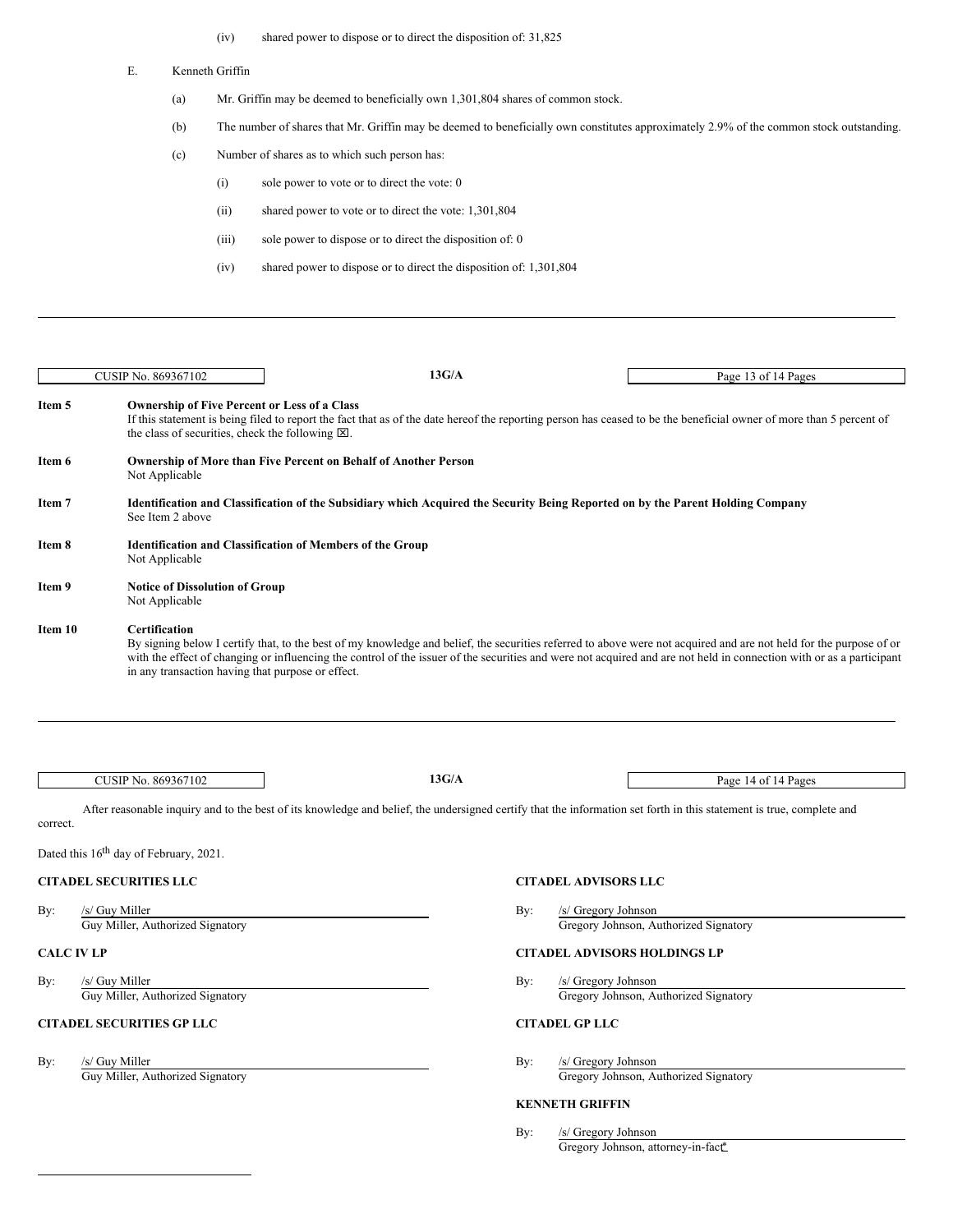\* Gregory Johnson is signing on behalf of Kenneth Griffin as attorney-in-fact pursuant to a power of attorney previously filed with the Securities and Exchange Commission, and hereby incorporated by reference herein. The power of attorney was filed as an attachment to a filing by Citadel Advisors LLC on Schedule 13G for Jaws Acquisition Corp. on February 1, 2021.